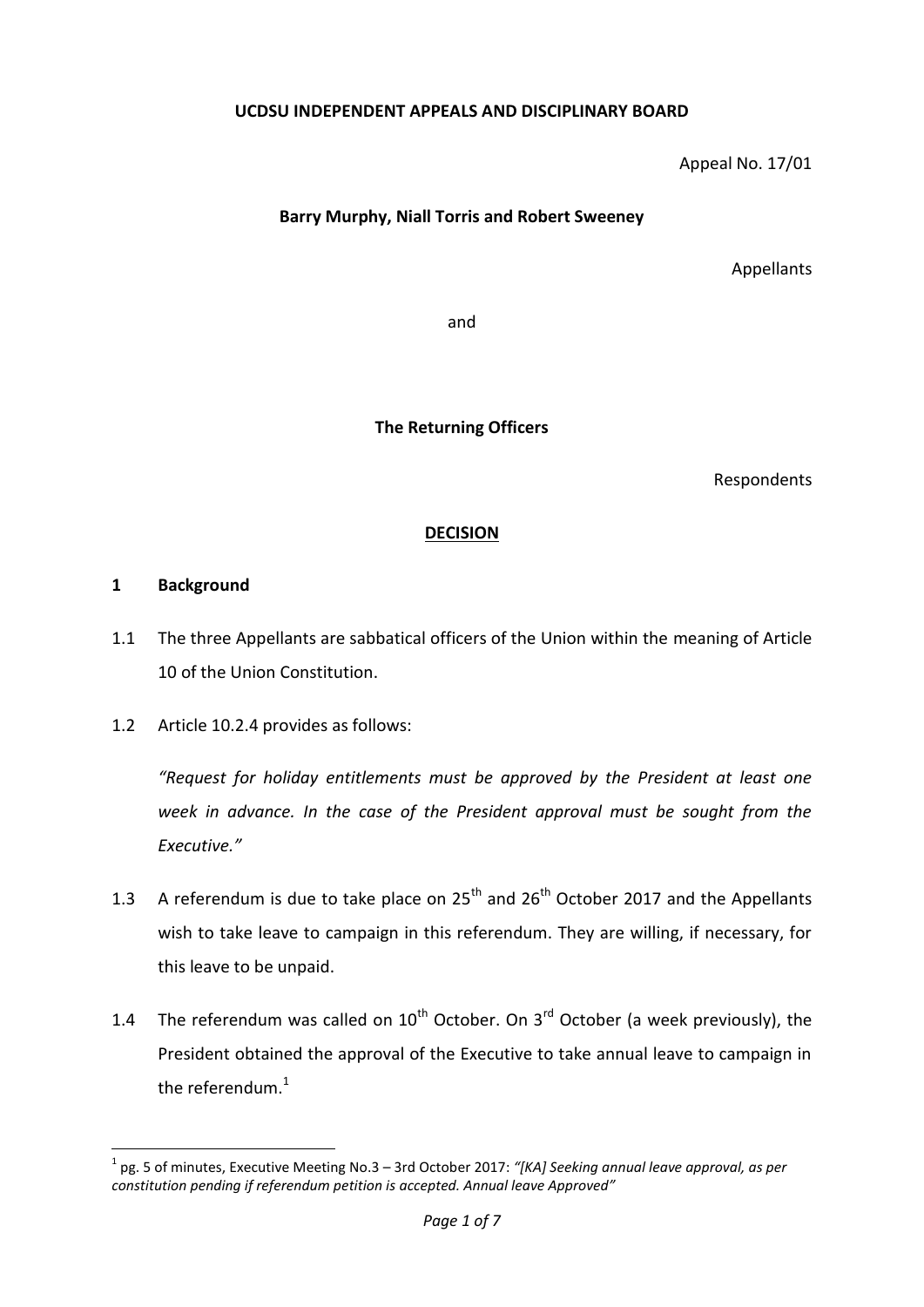- 1.5 The President designated Barry Murphy (one of the Appellants) as the acting or deputised president of the Union for the duration of her leave. (Although *"Acting President"* is not necessarily a precise description of the role, that term is used to describe it hereinafter for ease of reference.) Eoghan Mac Domhnaill was also Acting President for a time during that period, when Barry Murphy was himself on leave.
- 1.6 The foregoing took place on foot of Article 10.3.6 which provides:

*"They [The President] shall nominate in writing one of the sabbatical officers to deputise for them in their absence."*

- 1.7 It appears that the Appellants did not ask either the President or the Acting President for permission to take annual leave, and they were not granted leave at least one week in advance.
- 1.8 Instead, the Appellants sought permission to take annual leave from the Executive. The Executive agreed to this at a meeting on 23<sup>rd</sup> October 2017.
- 1.9 The issue came to the attention of the Returning Officers in general terms on Saturday  $21<sup>st</sup>$  October when they received an email at 10:35pm from Barry Murphy which stated that the *"other sabbats and I are strongly considering taking annual leave this coming week to campaign"* and asking a series of detailed questions about the applicable Referendum Rules in that regard.
- 1.10 The Deputy Returning Officer replied on behalf of the Returning Officers on Sunday 22<sup>nd</sup> October at 3:12pm stating *inter alia* that the biggest issue which arose related to the constitutional requirement that a *"request for holiday entitlements must be approved a week in advance"*. [Emphasis as per original.] Attention was drawn to Article 10, and specifically Article 10.2, of the Union Constitution.
- 1.11 On Monday  $23^{rd}$  October, a post was placed on the official UCDSU Facebook page announcing that the Appellants would be taking annual leave. This was subsequently removed.
- 1.12 At 5:30pm on Monday  $23^{rd}$  October, the Executive held a meeting at which approval was given to the Appellants *"to take annual leave to campaign".*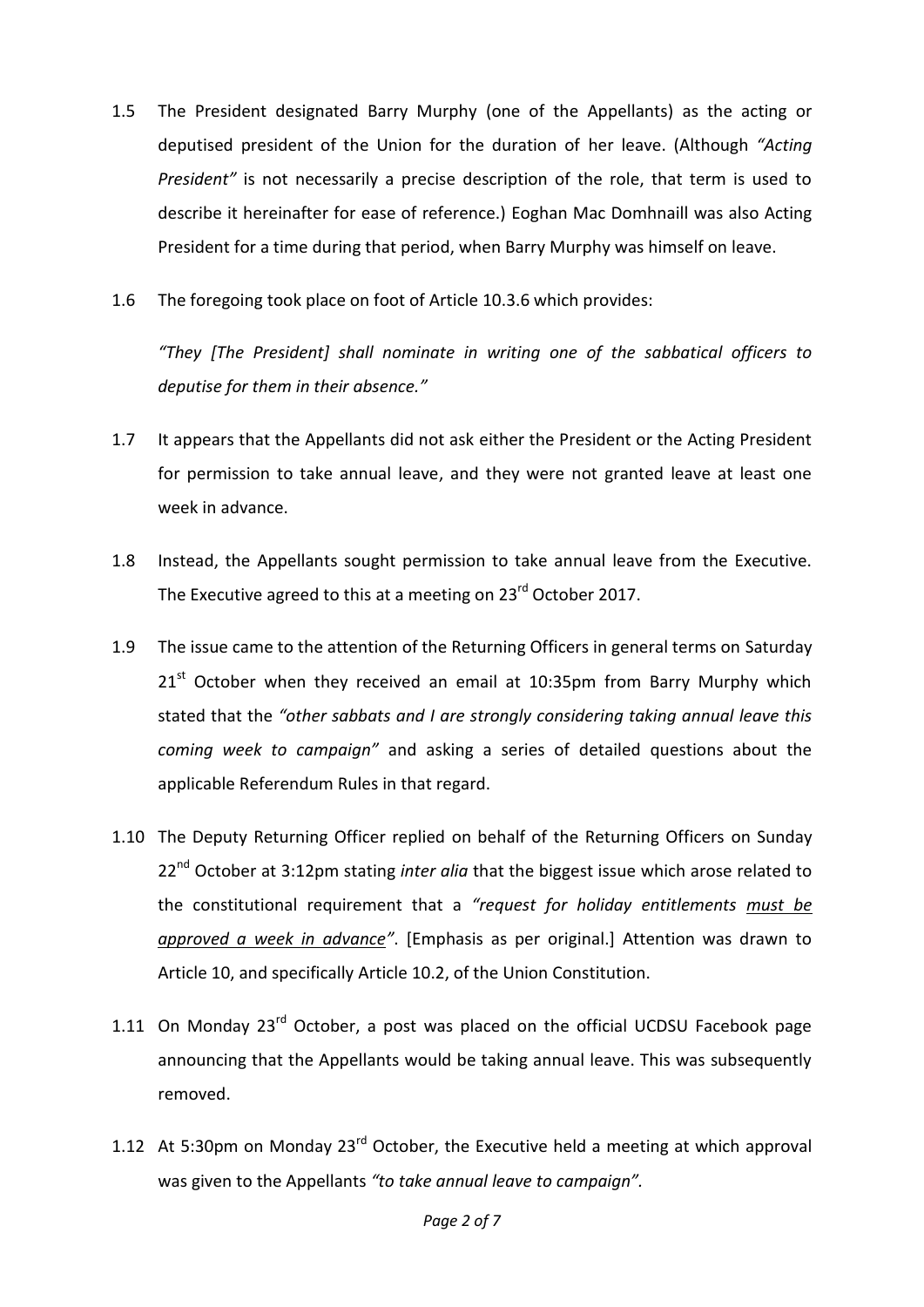- 1.13 At 11:14am on Tuesday  $24<sup>th</sup>$  October, the Returning Officers contacted the sabbatical officers by email to state that, as per a previous ruling, a request for holiday entitlements must be approved a week in advance.
- 1.14 This appeal was lodged at 2:44pm on Tuesday  $24<sup>th</sup>$  October.

## **2 Question to be determined**

- 2.1 The question that arises in this appeal is whether *the Executive* could approve leave *at one, two or three days' notice* notwithstanding the requirement of the Constitution that leave must be approved by *the President* (or presumably in this case the Acting President) and *at least one week in advance.*
- 2.2 In other words, the question to be determined falls into two elements:
	- (a) Whether the leave could be approved by the Executive instead of the President or Acting President; and
	- (b) Whether the leave could be approved after the expiry of the *"at least one week in advance"* deadline.

## **3 Grounds of Appeal**

- 3.1 The two grounds of appeal are set out in full in the email of Barry Murphy of 2:44pm on 24<sup>th</sup> October 2017.
- 3.2 They are, in brief summary:
	- (a) That in the interest of fairness, the Appellants should be permitted to take leave approved by the Executive in the same manner as the President; and
	- (b) That the Appellants should be entitled to take **unpaid** leave with the approval of the Executive.

# **4 Preliminary Statement of Opposition**

4.1 The preliminary statement of opposition was received from the Returning Officers at 9:55pm on 24<sup>th</sup> October.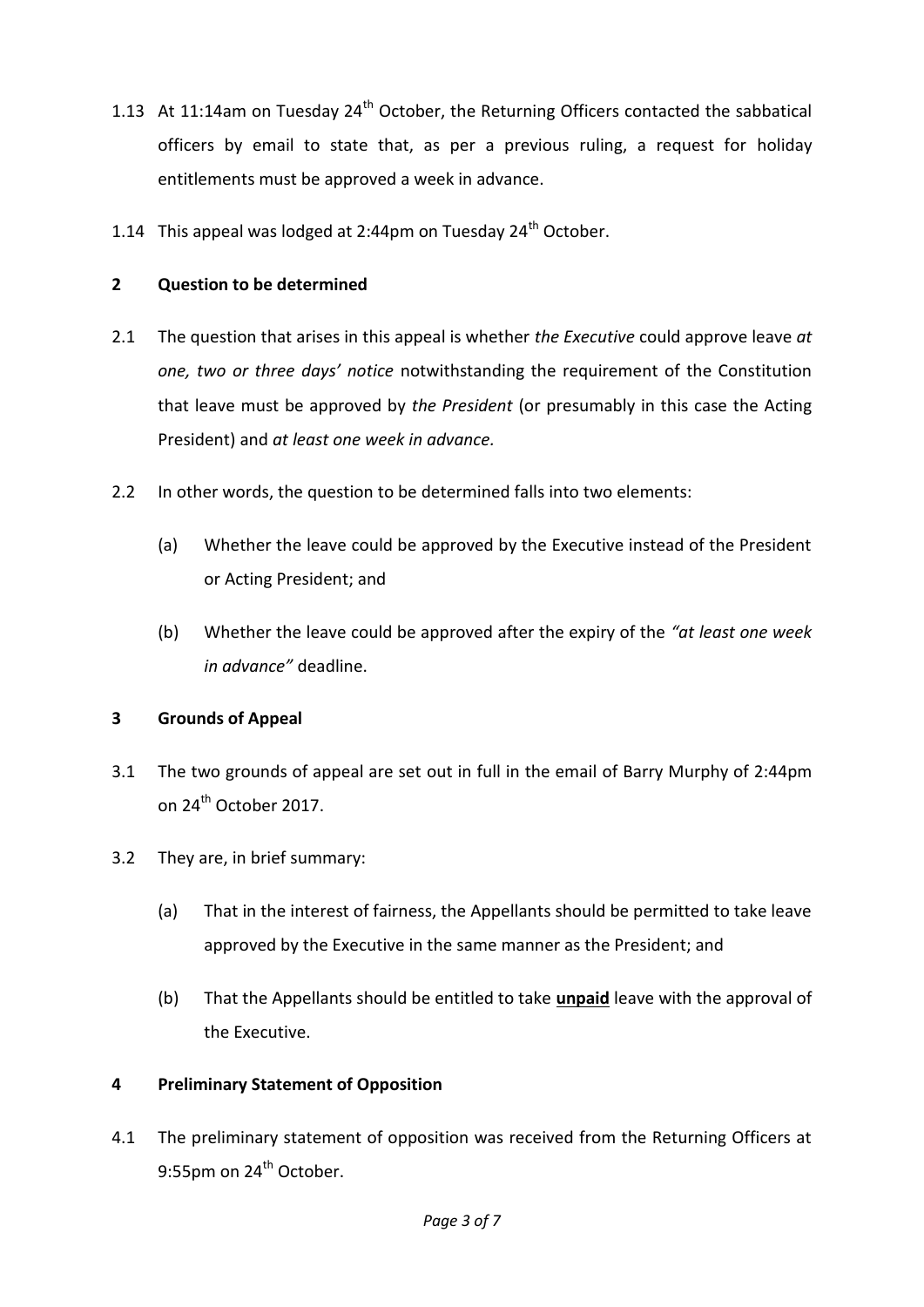- 4.2 In brief summary, it sets out a chronology and makes the following three points:
	- (a) The ruling itself was made in keeping with Article 10.2.4 of the Union Constitution. This provides that any request by a Sabbatical Officer (other than the President) for leave is subject to approval by the President and must be so approved at least one week in advance;
	- (b) The referendum was publicly called by the Returning Officers on  $10^{th}$  October and the dates for the referendum have been extensively advertised since that time; and
	- (c) The Constitution does not grant any discretion to the Returning Officers in relation to Article 10.2.4 or grant any power to waive the requirements of this provision. The Returning Office at all times has a duty to carry out referenda in accordance with the provisions of the Constitution and the ruling the subject matter of the within appeal was made further to this duty.

### **5 Decision**

- 5.1 The unanimous decision of the IADB is to **DISMISS** the appeal on the grounds that it is without merit in accordance with Article 16.7.
- 5.2 Under this provision, a preliminary judgment is made based on the grounds of appeal submitted by the Appellants and the preliminary statement of opposition of the Respondent. If the preliminary judgment is that the appeal is without merit (or that the matters complained of are immaterial), that preliminary judgment can in effect be agreed to unanimously by the members of the IADB. In such a case, the appeal is dismissed.
- 5.3 The preliminary judgment made in the appeal (under Article 16.7.1) is that the appeal is without merit and that decision has been agreed to unanimously by the members of the IADB. The appeal is therefore dismissed.

## **6 Reasons for Decision**

6.1 Article 10.2.4 provides as follows: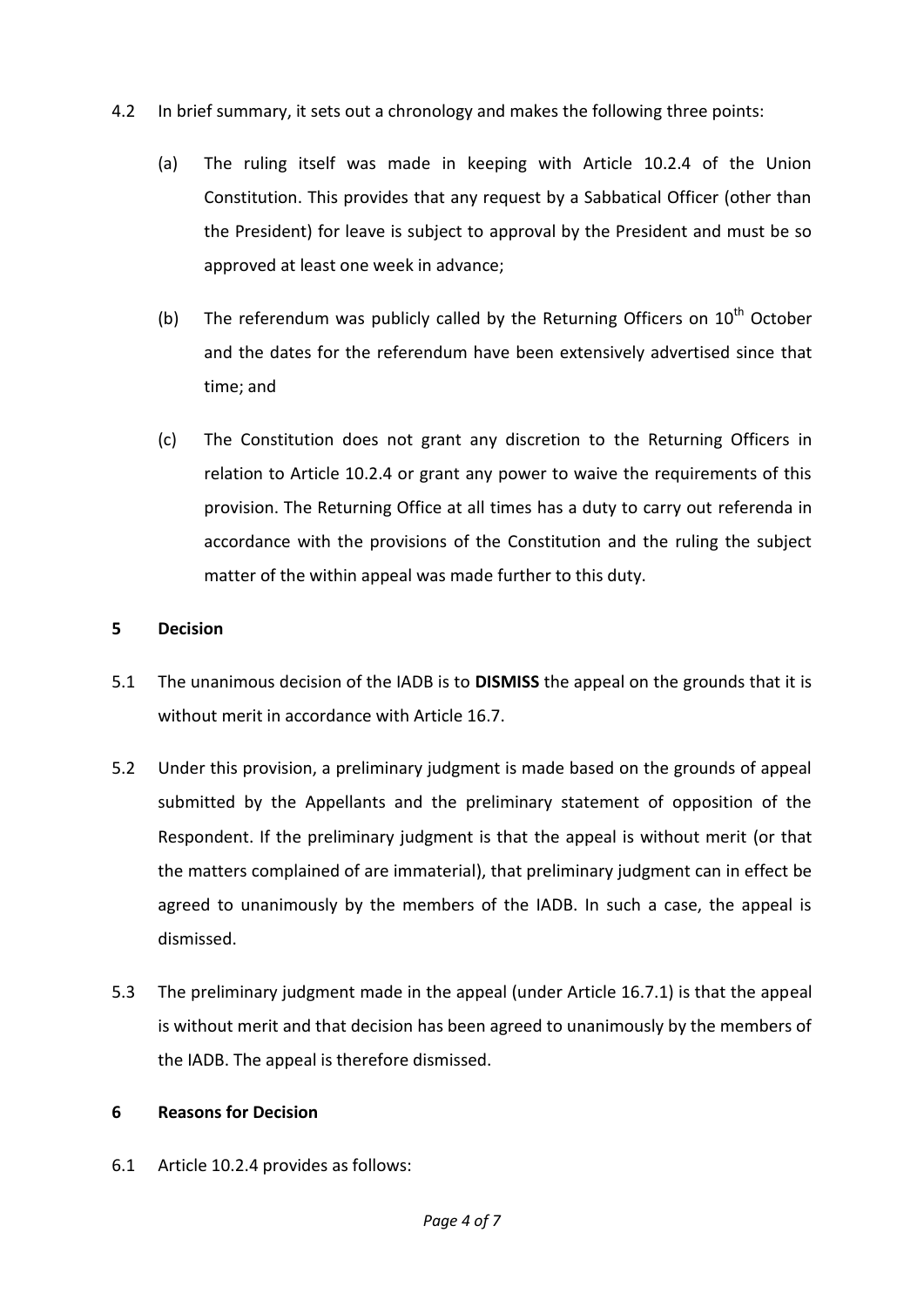*"Request for holiday entitlements must be approved by the President at least one week in advance. In the case of the President approval must be sought from the Executive."*

- 6.2 That provision makes clear that the leave for sabbatical officers other than the President must be approved:
	- (a) By the President or Barry Murphy or Eoghan Mac Domhnaill as Acting President; **and**
	- (b) At least one week in advance.
- 6.3 The Appellants seek to rely on leave that was approved:
	- (a) By the Executive, not Barry Murphy or Eoghan Mac Domhnaill as Acting President or the President; and
	- (b) At a meeting held at 5:30pm on  $23<sup>rd</sup>$  October 2017.
- 6.4 It has been argued that fairness should allow for an exception to me made because the President was granted leave by the Executive. This argument is without merit for the following reasons:
	- (a) The Appellants had from  $3<sup>rd</sup>$  October (when they attended the Executive meeting which approved the President's leave) until the  $17<sup>th</sup>$  October in which to apply for leave. They did not do so.
	- (b) From  $10^{th}$  October to  $17^{th}$  October, leave could have been granted for  $25^{th}$  /  $26^{th}$ October by Barry Murphy (one of the Appellants) to the other two Appellants, or by Eoghan Mac Domhnaill to all three Appellants, when each of them was fulfilling the role of Acting President.
	- (c) No unfairness exists, as the Appellants had exactly the same opportunity to apply for leave on 25<sup>th</sup> / 26<sup>th</sup> October as the President; they simply chose not to apply for leave until after the relevant deadline expired.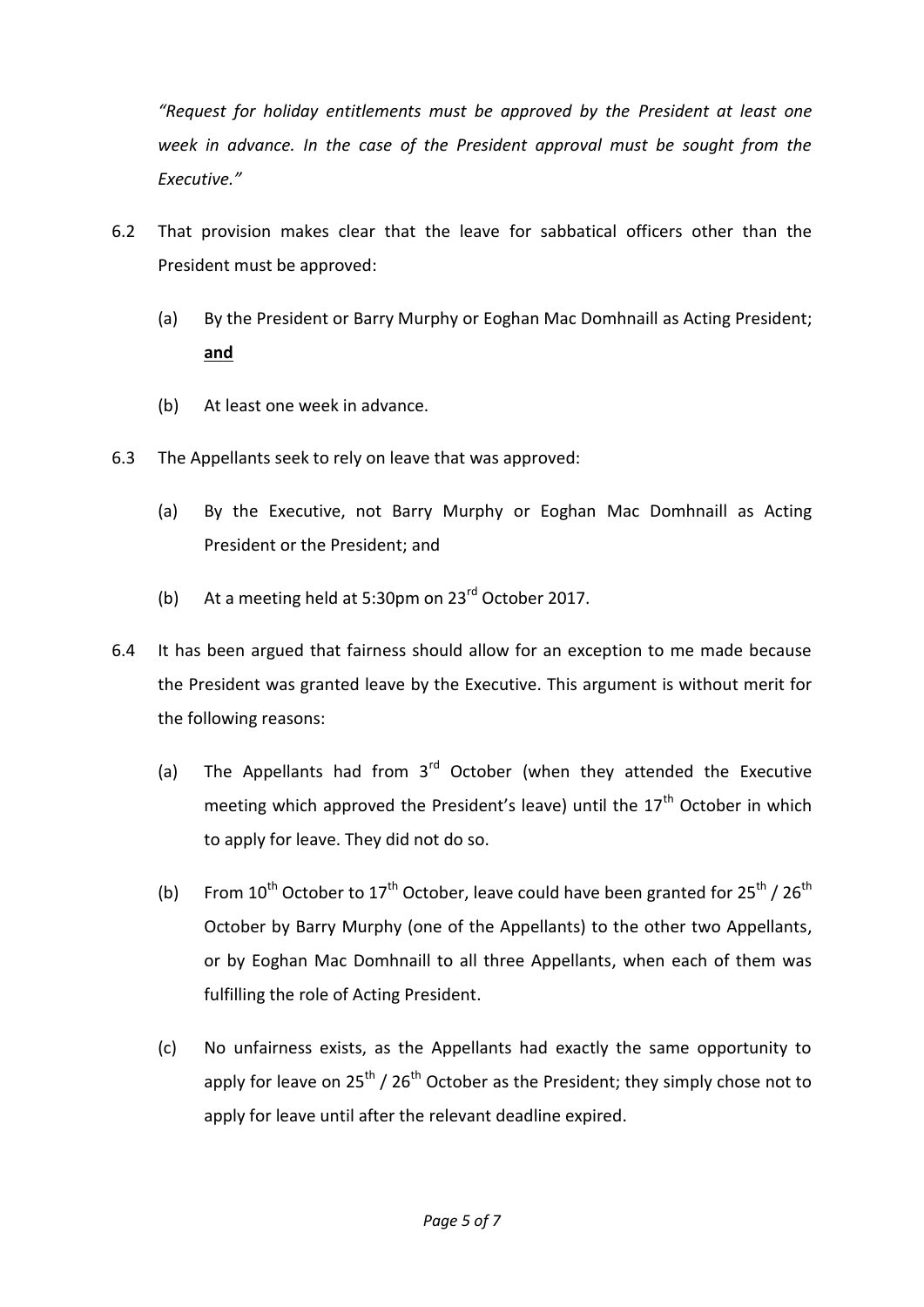- (d) The President applied for leave from the Executive because the Constitution requires the President's leave to be approved by the Executive. Other sabbatical officers' leave must be approved by the President or in this case the Acting President.
- (e) The decision to grant the President annual leave was made on  $3<sup>rd</sup>$  October. That decision has not been appealed to the IADB. The question of whether the *"at least one week in advance"* provision applies to the President, or just the other sabbatical officers, does not arise in this appeal and is not considered in this appeal.
- (f) If any substantial issue of fairness did arise, it would not alter the clear and unambiguous requirements of Article 10.2.4. The foregoing provision does not contain any discretionary element.
- 6.5 The second argument raised is that the Appellants should be permitted to take **unpaid** leave. This argument is without merit for the following reasons:
	- (a) No distinction is made in the Constitution between the approval of holidays which are paid and those which are unpaid.
	- (b) The question posed in this appeal is whether the Executive's decision is valid or not. For the reasons set out above, the said decision is not valid. It is not open to the Appellant's to take unpaid leave without it being approved at least a week in advance.

## **7 Joinder of the Executive in the Appeal**

7.1 It is noted that at a meeting held at 5:50pm on  $24<sup>th</sup>$  October the Executive in effect made a formal decision to join in this appeal with the Appellants. This was communicated to the IADB by way of an email of 8:04pm on that date. The decision of the Executive is noted by the IADB, but it does not change the question of whether the appeal itself has merit.